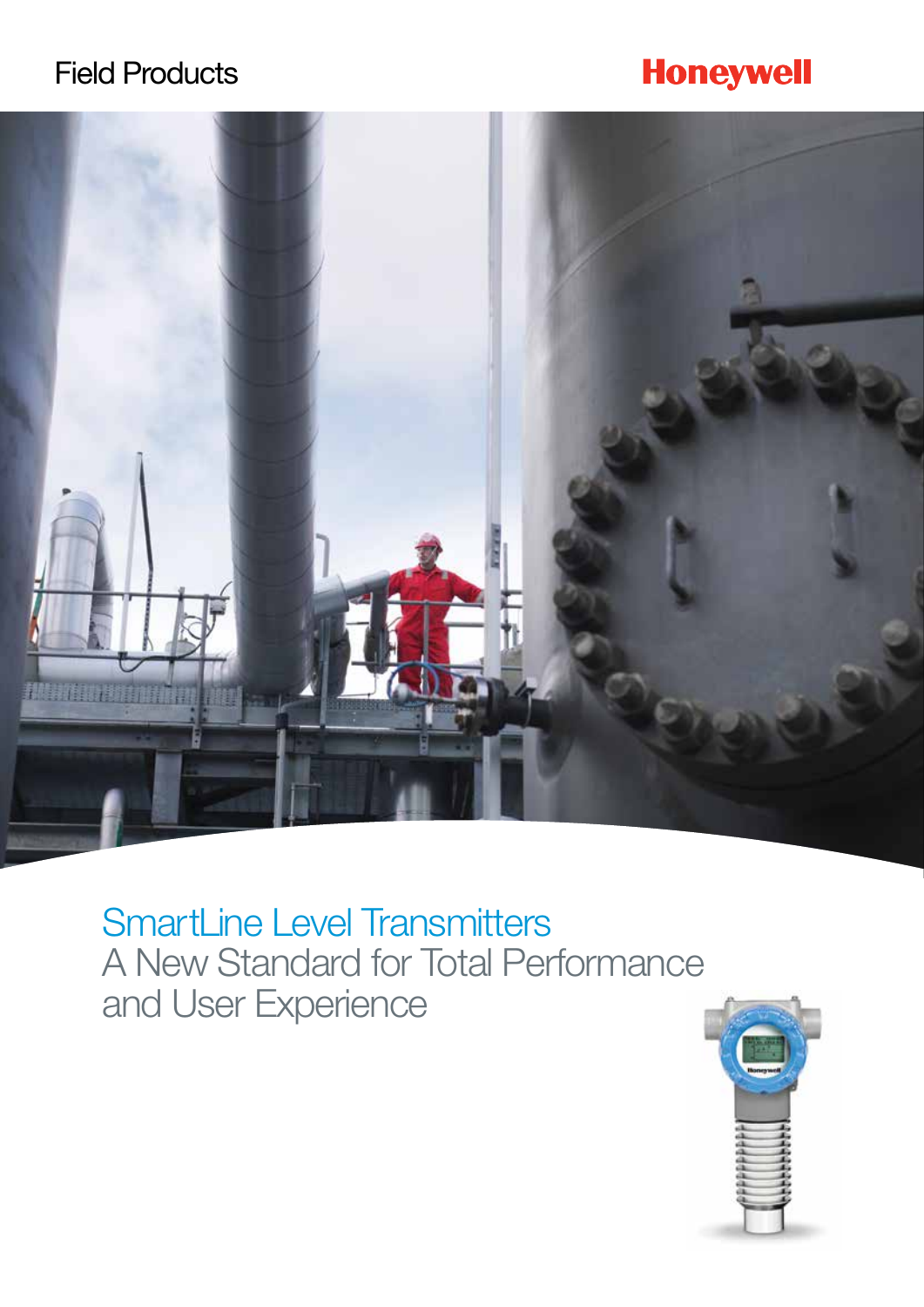# Smarter on Every Level

Honeywell's SmartLine® level transmitter sets a new standard for total performance and user experience. The SmartLine family of transmitters is the industry's first modular and most reliable transmitters, delivering total value across the entire plant lifecycle.

## SmartLine Delivers:

Leading **Performance** and User **Experience** 

**Unique** Features that Lower Your Total Cost of **Ownership** 

- A new user experience from the start of using a new online tool for profiling the targeted tank application to the moment when the SmartLine level transmitter is installed and ready for measurement.
- A new SmartLine Level Application Validation Tool to avoid costly errors up front by validating the SmartLine level transmitter against your specified process tank. The Application Validation Tool output interfaces to Honeywell's order management system providing an error-free and built to your specification SmartLine level transmitter.
- The ability to bring Honeywell level experts to your desktop through a joint, online collaborative engineering session using the SmartLine Level Application Validation Tool. Documentation of the inputted tank design parameters and the SmartLine level transmitter configuration preserves your engineering work electronically, and it appears in the pre-configured SmartLine level transmitter delivered to you.

**Efficient** Control System Integration

- An innovative modular design reduces complexity along the entire lifecycle, from avoiding initial purchasing costs to reducing maintenance and inventory costs by eliminating the number of spare parts required and simplifying module replacements and upgrades.
- An advanced display and local configuration provides capabilities for field operators to more efficiently perform tasks, solve problems and avoid errors with no need for a handheld device.
- Unique Smart Connection Suite control system integration delivers transmitter messaging, maintenance mode indication and tamper alerts to improve your field time to repair and control room communication, avoid unit trips and make your employees more efficient.

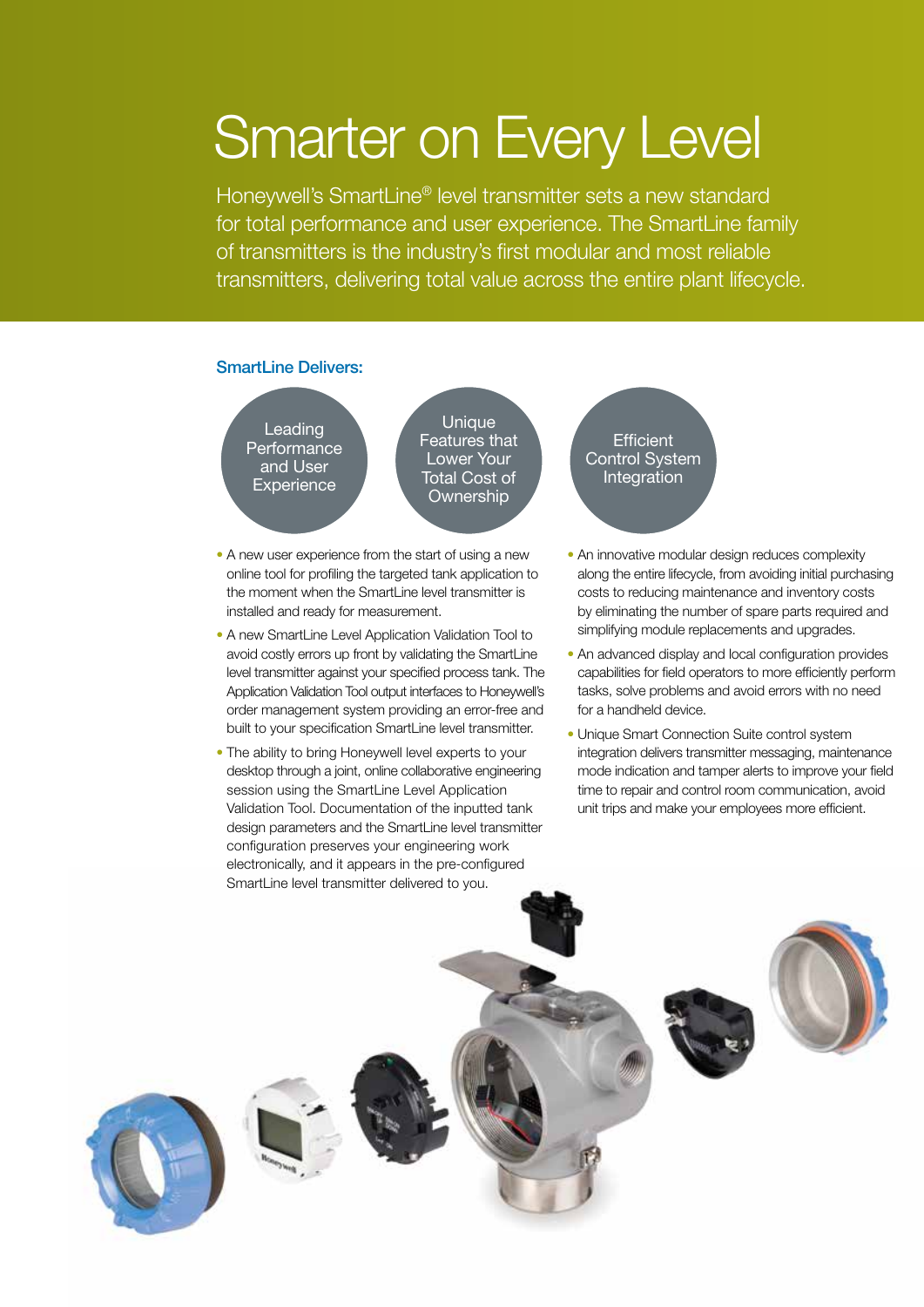With better performance, modular construction, an advanced display and the best integration features, Honeywell helps our customers reduce project costs and startup time, avoid unplanned downtime, improve product quality, reduce spare parts inventory and shorten time to repair.



#### Modular Design

All SmartLine transmitters are modular in design, making it easy to replace or upgrade hardware in the field, even under power, without affecting overall performance or impinging on approval body certifications. Some modules are shared with SmartLine pressure and temperature transmitters, further reducing inventory and enhancing flexibility.

#### Advanced Display and Configuration

Rich advanced display and local configuration capabilities enables field operators to more efficiently perform tasks, solve problems and avoid errors with no need for a handheld device.

In addition to configuring with any handheld device using the new DTMs, users can configure the transmitters through externally accessible buttons, even in an intrinsically safe environment. Now, whether on the bench or in the field, configure, change tag information, change languages and even more without needing a handheld device.

## Echo Stem Plot

The local SmartLine Level display provides measurement values for the flange location, interface level, and Ullage level. The complete Echo curve is visible through user interfaces like Honeywell's Experion® Station or using the SmartLine level DTM with industry common configuration tools like Honeywell's FDM.

#### Polarity Insensitivity

Loop wiring can be reversed without damaging or effecting normal operation. This avoids costly rework on large installations where multiple contractors may use different wiring standards and eliminates return trips to re-wire.

#### Smart Connection Suite

All SmartLine transmitters integrate with all control systems. In addition, with seamless integration with Honeywell's Experion® PKS, operators benefit from these unique advantages:

- Extended diagnostics—assess the health of critical field assets
- Maintenance status display—ensure the transmitter is in the right mode before maintenance can be performed
- Transmitter messaging—allows the operator to send messages to the transmitters' advanced display.



### With Plug-in Modules, Users Can Easily Add or Upgrade:

- Basic or advanced digital displays
- Field-exchangeable communication modules for HART, Foundation Fieldbus or Profibus
- Wiring terminal boards for standard or advanced lightning-protected applications
- Three-button local configuration.